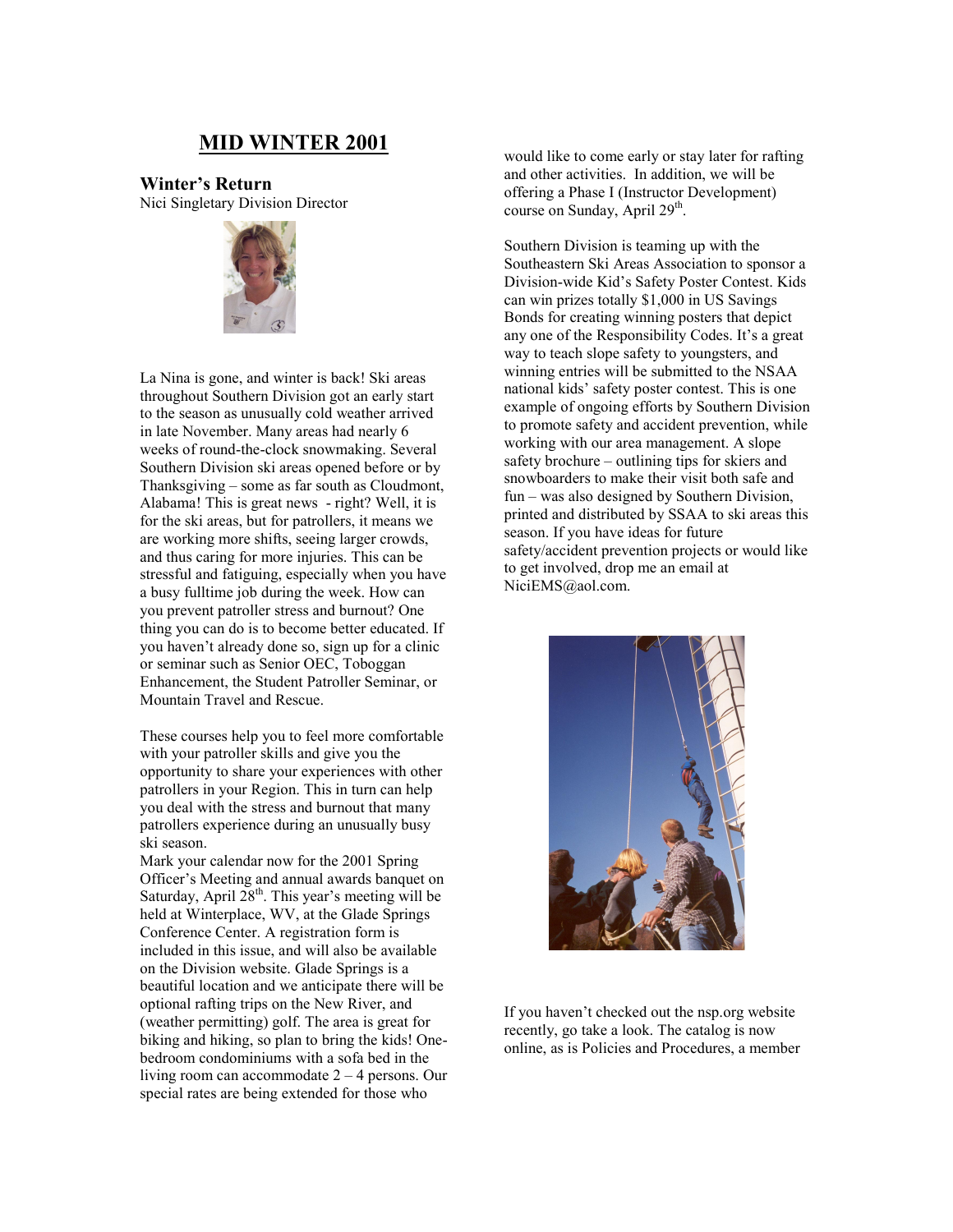forum (including want ads for patrollers), and you can access your entire personal registration and NSP education record.

In this issue, you will find updated information for the roster of officers printed in the Fall Southern Cross. A complete corrected roster can be found on the Division Web Pages (accessible through www.nsp.org). New names on the roster include Ian Archibald, MD (Division Medical Advisor), Brian Hager (Winterplace Patrol Rep) and John Dobson (Southern Division Board Representative). Congratulations to John on his new Board Representative position – and I'm looking forward to voting him out of office at a future NSP meeting as we move towards restructuring the NSP Board!

#### **Just in from the Associated Press-**

Christine Myatt Legal Advisor



For the first time, a jury in Colorado has convicted a skier of homicide for a deadly collision on the slopes. According to the article, the 21 year old skier was skiing extremely fast in poor conditions when he collided with a 33 year old skier, who subsequently died of head injuries. The skier initially was charged with reckless manslaughter, which carries up to 16 years in prison. After 18 hours of deliberation, the jury comprised of skiers or snowboarders, found him guilty of the lesser charge of criminally negligent homicide. James Chalat, a Denver lawyer who specializes in ski cases, said he was unaware of any other trials in Colorado or other skiing states in which someone was convicted on such charges.



Cloudmont's slopes and rope tow.

**"South Dixie" – Where the Skiing is Fine!** John Dobson MD, Division Board Representative



What a delight it was for Nici and I to travel to our division's "southernmost ski areas" several weekends ago (1/13-1/14) and ski good snow! The slopes were in excellent shape and "relatively" crowded. Snow sliders at each area really seemed to be having fun. Although small in member numbers, the three patrols we visited were enthusiastic and well prepared.

Cloudmont Golf and Ski Resort, in the northeast corner of Alabama, was the first stop on our trip. This family owned recreation area opened its slopes Christmas Day 1970, and is as serious about skiing as a deep-south resort can be! The area's snow guns are turned on "every night the temp hits 29 degrees from late November through March", thereby permitting an average of 50 + ski days each year. As a matter of record, Cloudmont skied two days Thanksgiving week 2000! They are very proud to be "the most southern resort in the eastern US offering skiing". The area consists of two1000-foot slopes with a 150- foot vertical, and is serviced by two rope tows. It is one of the few places in America where a patron can physically "play golf and ski" -- on adjacent amenities – the same day! Patrol Representative Loren Gross, an accountant from Huntsville, has led the Cloudmont Patrol for 10 years. Between the 6 patroller members currently registered, there is one National Appointment, one Senior, three Basics, and one Auxiliary – with a combined longevity representing over 120 years of NSP service!

After a thoroughly enjoyable visit at Cloudmont, Nici and I drove 4 hours east, across southern Tennessee and North Carolina, to visit our other two deep-south ski areas. The following day (1/14), we "booted up" with the Sky Valley Patrol at 8AM as we prepared to assist in their ski area opening. Sky Valley is truly a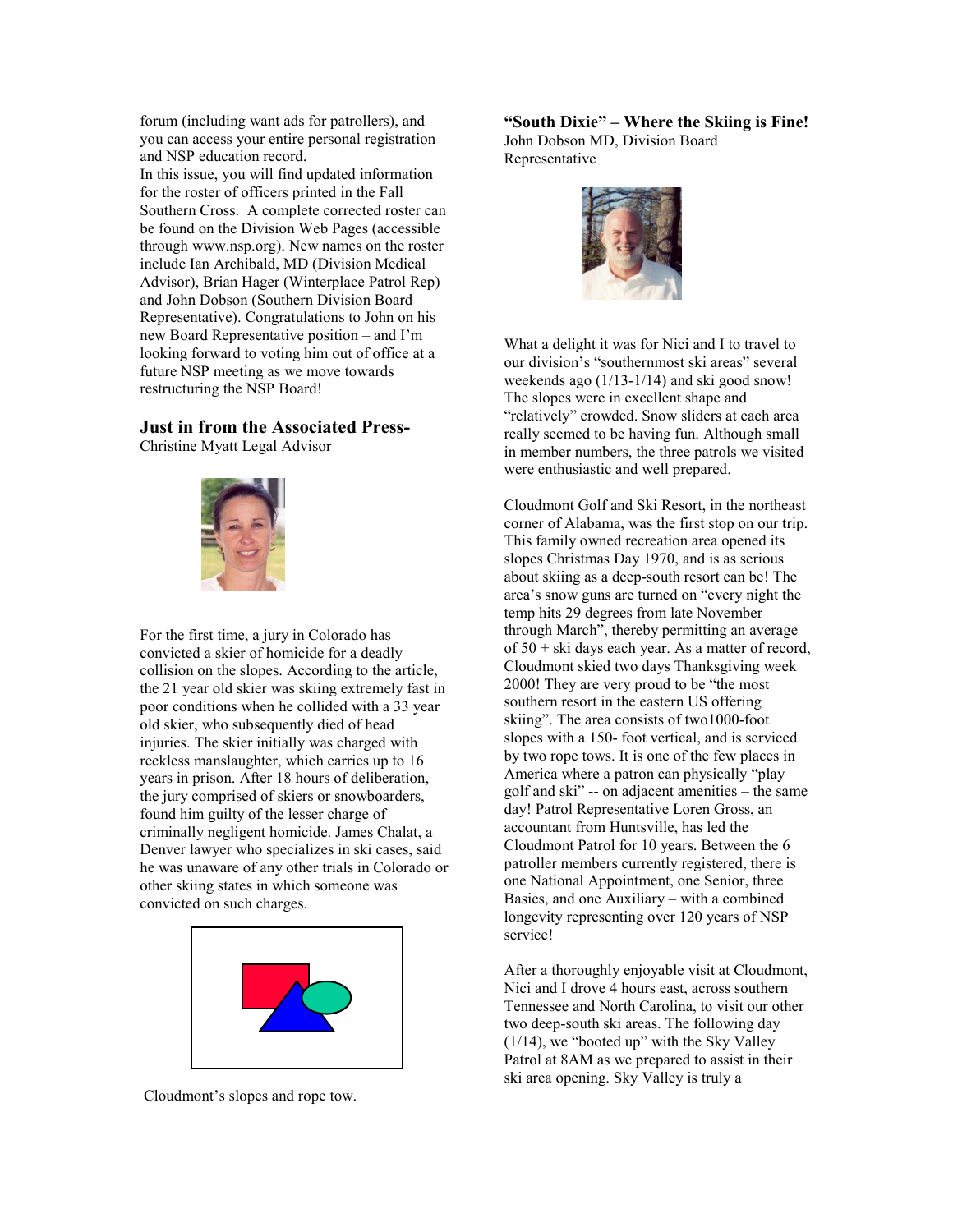

Loren Gross (Patrol Representative) and Jack Jones (Founder of Cloudmont)

picturesque, year-round resort located in northern Georgia just across the North Carolina line. This gated, full-service resort has a large year-round resident population and is best known for it's challenging golf course. However, Sky Valley has a strong skiing heritage also, having sold its first rope tow to Cloudmont in the summer of 1970! The ski area, located deep in the valley, boasts a 250- foot vertical and five slopes. A 2000-foot double chair provides easy access to the hill summit, and a "photo view" of the entire resort! Now in his third year as Unit Representative, Bob Lang capably leads the Sky Valley Patrol. The Patrol recently embarked on an ambitious "millennium improvement plan" that includes extensive member training in the Phase I, Phase II and PES disciplines, and 25% of the patrol working toward Senior Patroller status!



Members of the Sky Valley Patrol with Nici.

Our final deep-south visit was to Sapphire Valley, an upscale, four-season residential resort located just east of Cashiers, North Carolina. One of the first areas to offer skiing in the south (1966), Sapphire Valley sits at 4300 feet above sea level, with the ski hill featuring three runs and a 200-foot vertical drop. There was good snow on their main 1600-foot slope, but unfortunately the double chair servicing this run "broke a bearing" one day before we arrived and was not in use. Snowsliding visitors were

therefore relegated to a small beginner's slope and a tubing run! Ben Tholkes, a professor at Western Carolina University, is Unit Representative of the Sapphire Valley Patrol. Although their numbers are small, the patrol has doubled its membership this season and enjoys excellent support from the resort. Sapphire Valley completed an attractive community services building adjacent to the ski slopes one year ago, and added a large indoor/outdoor recreational facility last summer! The resort is committed to providing skiing for their residential members, and offers a good patrolling opportunity for families with small children.





Other than being able to renew "old patroller friendships", which is always the best part of any ski resort visitation, the most positive thing we came away with after our weekend in the Deep South was witnessing people having real, honest to goodness fun on the snow! And after all, isn't that what it's all about – and why we become ski patrollers! Next season; make sure you take a trip to South Dixie – Where the Skiing is Fine!

### **A Fitting Experience**

Dennis Slagle 2<sup>nd</sup> ADD Southern Division



I have to admit that I am definitely embarrassed. I have skied for 23 years and just now discovering how ski boots are supposed to fit. I knew boots were supposed to be snug and tight around your foot and give you the right flex to suit your skiing style and ability. I found out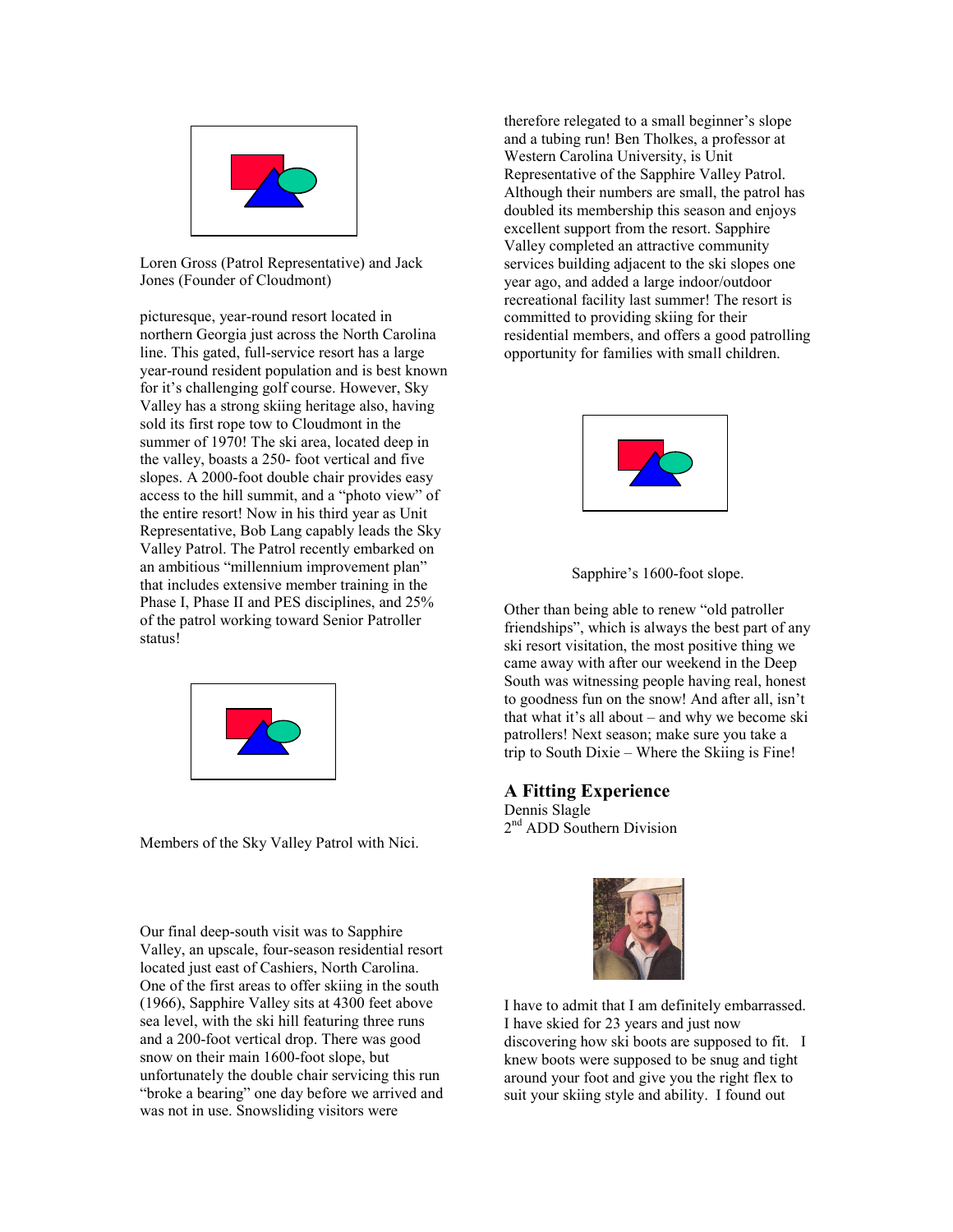that those items are just scratching the surface. For those who came to the fall officers meeting this past year, you would have met Mike Tambling of Southern Ski. He is a master boot fitter (and the only one in the south east besides his son in the same shop).

I used to try on boots and walk around a little while in them to make sure they did not have any bad pressure points. I got the smallest size that would keep my toes from being jammed against the front and hurting my toes. I would also make sure the boots had good heel hold down. My street shoe size is 12 and I could never get any size smaller ski boot that would not kill my toes, so I always skied size 12.

The initial part of my visit with Mike was disheartening. He looked over my boots and told me there was nothing he could do for me. My boots were too large for my feet – BUT THEY FEEL SNUG, TIGHT, AND MY TOES JUST TOUCH THE FRONT! After much discussion, I agreed to try on a size 11. Man, did they hurt! Mike reassured me, and we began the fitting.

The first thing he had to do was to make an orthotic to replace the original foot bed. My arch was flattening out causing my foot to elongate when I put weight on it. When he finished with the orthotic, we placed them in the boot and I tried them on again. WOW, I couldn't believe it, what a fit! They did not hurt and they fit everywhere around my foot. A size 11! We proceeded with the rest of the fitting, which included several adjustments and I could not wait to get out to try them. Mike explained each aspect of the fitting procedure and what each was designed to do.

I got out that week and it made a tremendous difference in my skiing. I had more control than I had ever had and did not get as tired. One of my major problems, besides having boots too large, was that I was out of balance in my boots. I can ski a whole lot further now before my legs get tired.

There is not enough space to go over all the aspects of boot fitting here in the Southern Cross. You will have to go to Mike's web site and read about boot fitting and all the ills it can cure. It is [www.southernski.com](http://www.southenrski.com/) . There are pages and pages of information about how to get the correct boot fit.

Yes, this does seem an advertisement for Mike's shop, but I would just like everyone to have the chance to improve their boot fit and skiing as I have.

#### **Southern Cross via Email** By Dennis Slagle

This issue of the Southern Cross will be a landmark event as it is the first issue to be delivered by email, and go out to a select group of patrollers electronically. We had about 250 sign up for the event. We have purchased a copy of Adobe Acrobat for everyone to be able to view the SC just as it appears in hard print. If it works we will save about \$2000.

If anyone has comments about receiving the SC via email, please direct your comments to me. If there are problems and you wish to send me an email, please make me the only recipient, as I would rather not deluge several people with a lot mail to open.

Thanks for everyone's cooperation and let's keep our fingers crossed.

### **Heart Felt Thanks**

Jo Ann Ehlinger Student Patroller Advisor



This past fall the end of an era occurred when the Greensboro Ski Swap was canceled when Edelweiss Ski Shop closed. The swap was run by Hawksnest ski patrol for as long as I can remember. Proceeds from the swap went to support the Student Program, which includes the Student Seminar and Student Patroller Scholarships.

I want to thank Homestead Patrol who heard about the Ski Swap being canceled and made a generous donation to the Student Program.

In an effort to raise money for the Student Program I' am selling travel mugs that have the Southern Division logo and the regions on the mug. The mugs are \$7.50 plus shipping and